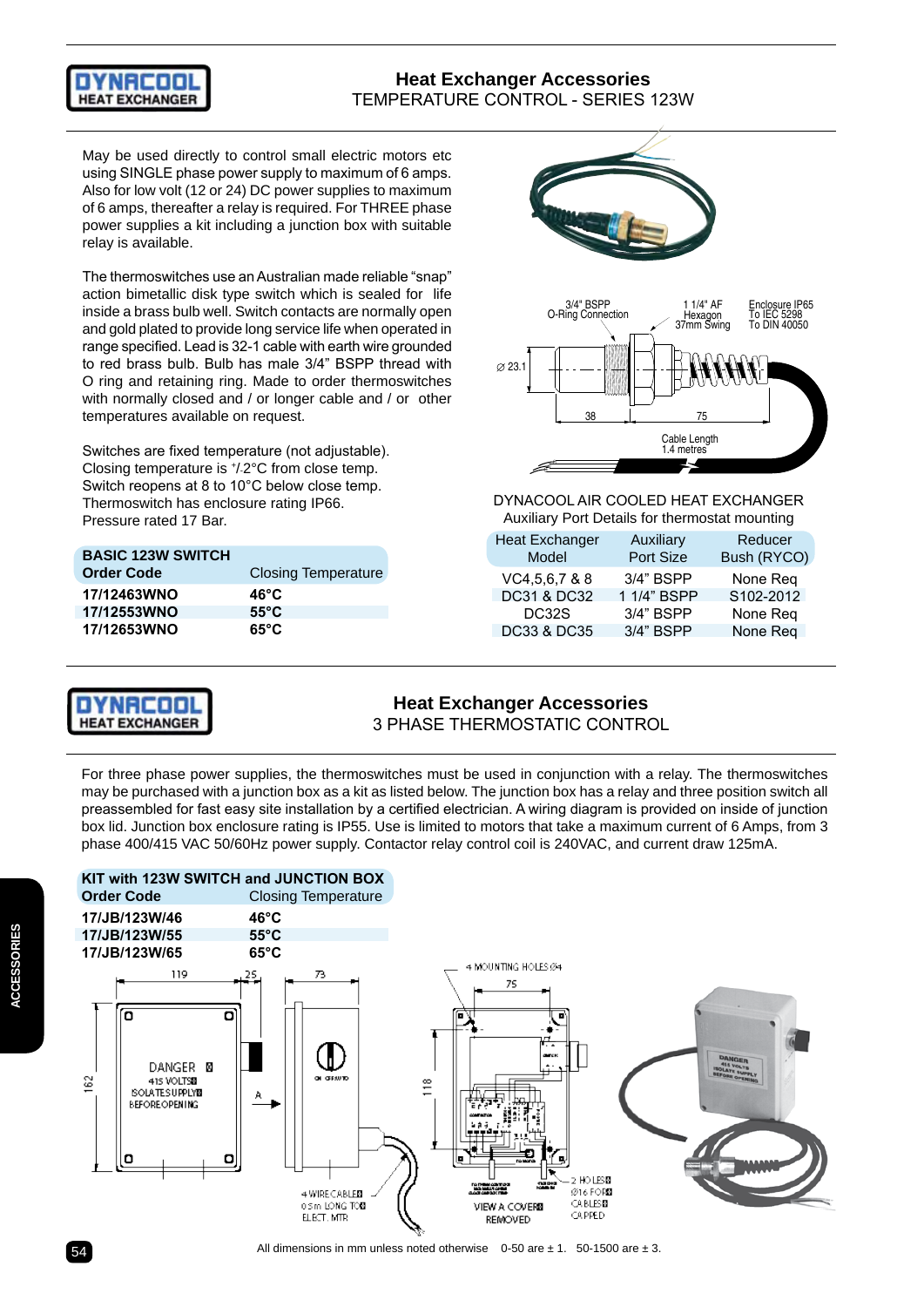

## **Heat Exchanger Accessories** LOW VOLTAGE TEMPERATURE CONTROL - 12V and 24V DC

### **GENERAL DESCRIPTION**

Used on 12 and 24 volt DC coolers. A self contained thermostatically controlled electric switch mounted in a steel bulb well for immersion in the hot process fluid. The bulb has a 1/2" BSPP external thread. The miniature differential switch is of the snap action type actuated at preset temperature by a bimetallic disk placed in close proximity to the end of the bulb well. The switch contacts are gold plated to ensure maximum capacity and long life. The switch is usually supplied with normally open contacts but is available to special order in normally closed configuration. A relay is required to prevent damage to switch contacts if current is more than 6 amps.

### **SPECIFICATIONS**

DC Current. 12 & 24 Volts 6 Amps. Temperature Range (Standard). Contacts close at 55°C +/-2°C temperature and have a differential of 8 to 10°C. Port Entry Nozzle Requirements. Thread 1/2" BSPP to ISO 228/1-1982 or equivalent. Flat machined sealing face required. Pressure rating. 17 Bar (250 PSI). Bulb Material. Zinc plated steel. Rubber boot supplied

|                                       | DYNACOOL HEAT EXCHANGER  |              |                       |  |  |  |
|---------------------------------------|--------------------------|--------------|-----------------------|--|--|--|
| Auxiliary Port Details for thermostat |                          |              |                       |  |  |  |
|                                       | Model                    | Auxiliary    | Reducer               |  |  |  |
|                                       |                          |              | Port Size Bush (RYCO) |  |  |  |
|                                       | TM20, TM40               | 1/2" BSPP    | None Req              |  |  |  |
|                                       | VC2                      | $1/2$ " BSPP | None Req              |  |  |  |
|                                       | VC4,5,6,7 & 8            | 3/4" BSPP    | S102-1208             |  |  |  |
|                                       | DFM11, 12 & 22 3/4" BSPP |              | S102-1208             |  |  |  |
|                                       | DC31Y, DC32Y 1 1/4" BSPP |              | S102-2012             |  |  |  |
|                                       | $DC32S$ $3/4"$ RSPP      |              | S <sub>102-1208</sub> |  |  |  |

### **Thermoswitch Only**

**Part Number** Description

**17/DC55/WNO** 1/2"BSPP Wet thermoswitch contacts close at 55°C **17/DC65/WNO** 1/2"BSPP Wet thermoswitch contacts close at 65°C

| DC32S                        | $3/4"$ BSPP                     | S <sub>102</sub> -1208                    |
|------------------------------|---------------------------------|-------------------------------------------|
| 1/2" BSPP<br>Fibre<br>washer | 1 1/8" AF Hexagon<br>32mm Swing | Rubber Boot<br>Wires aprox,<br>220mm long |

### **Relay Harness Kits**

| <b>Part Number</b> | <b>Cooler Model</b> | <b>Description</b>                            |
|--------------------|---------------------|-----------------------------------------------|
| 039.8.06142        | VC2,4,5,6 & 7       | 17/DC55/WNO switch, 24V relay and harness kit |
| 039.8.06143        | VC2,4,5,6 & 7       | 17/DC65/WNO switch, 24V relay and harness kit |
| 039.8.06172        | VC2,4,5,6 & 7       | 17/DC55/WNO switch, 12V relay and harness kit |
| 039.8.06173        | VC2,4,5,6 & 7       | 17/DC65/WNO switch, 12V relay and harness kit |
| 039.8.06369        | VC8                 | 17/DC55/WNO switch, 24V relay and harness kit |
| 039.8.06370        | VC8                 | 17/DC65/WNO switch, 24V relay and harness kit |
| 039.8.06371        | VC8                 | 17/DC55/WNO switch, 12V relay and harness kit |
| 039.8.06372        | VC8                 | 17/DC65/WNO switch, 12V relay and harness kit |
|                    |                     |                                               |

Kits include a fuse, fuse holder, port adaptor, relay, wiring and fitting instructions.

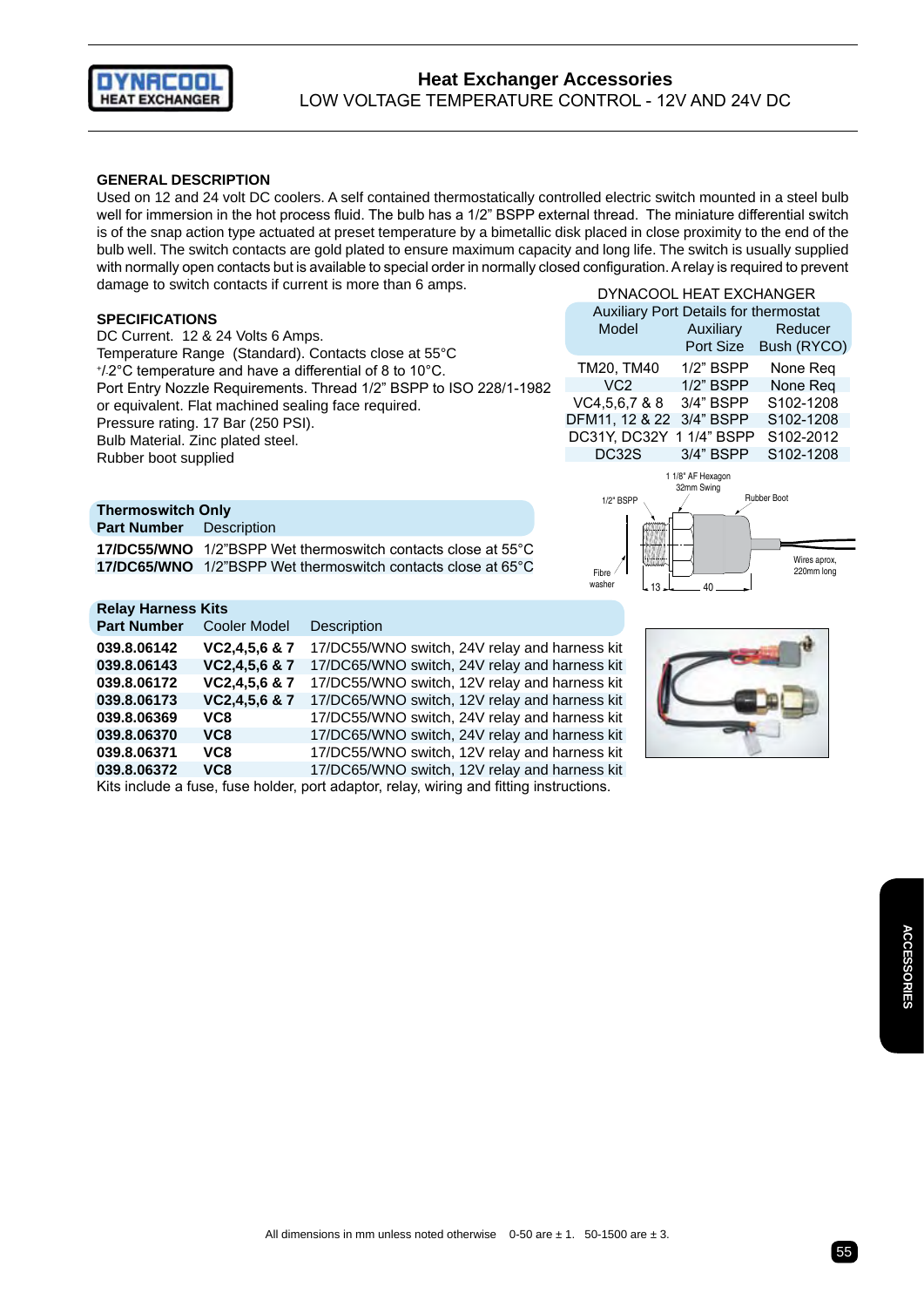

# **Heat Exchanger Accessories**

VERSACOOL ACCESSORIES



Ordering details<br>Model VC2 Model VC2 **Part No. 039.8.04590**



Part No. 039.8.04563

# **Mobile base kit Universal base kit**



Ordering details



# **Antivibration mountings**

Recommended for mounting of Versacool units in areas where they may be subjected to harmful vibration

These antivibration mounting feet are used to protect the cooler from harmful vibration and to reduce noise associated with vibration. The antivibration mounts can be used in conjunction with the universal base kit or mobile base kits.



Typical installation to basic cooler

## 08.5 HOLE 45  $0.32$ M8 TAPPED π.  $28$ **NON** 60 5 SKID 80 BASE

### Ordering details

Set of 4 antivibration feet + mounting screws **Part No. 039.8.05528**

# **Retrofit type**

These antivibration mounts can be retrofitted to existing cooler installations due to the mounts 'inline' construction. Recommended for mounting of Versacool units in areas where they may be subjected to harmful vibration

These antivibration mounting feet are used to protect the cooler from harmful vibration and to reduce noise associated with vibration.

Ordering details Set of 4 retrofit feet + mounting screws **Part No. 039.8.05537**

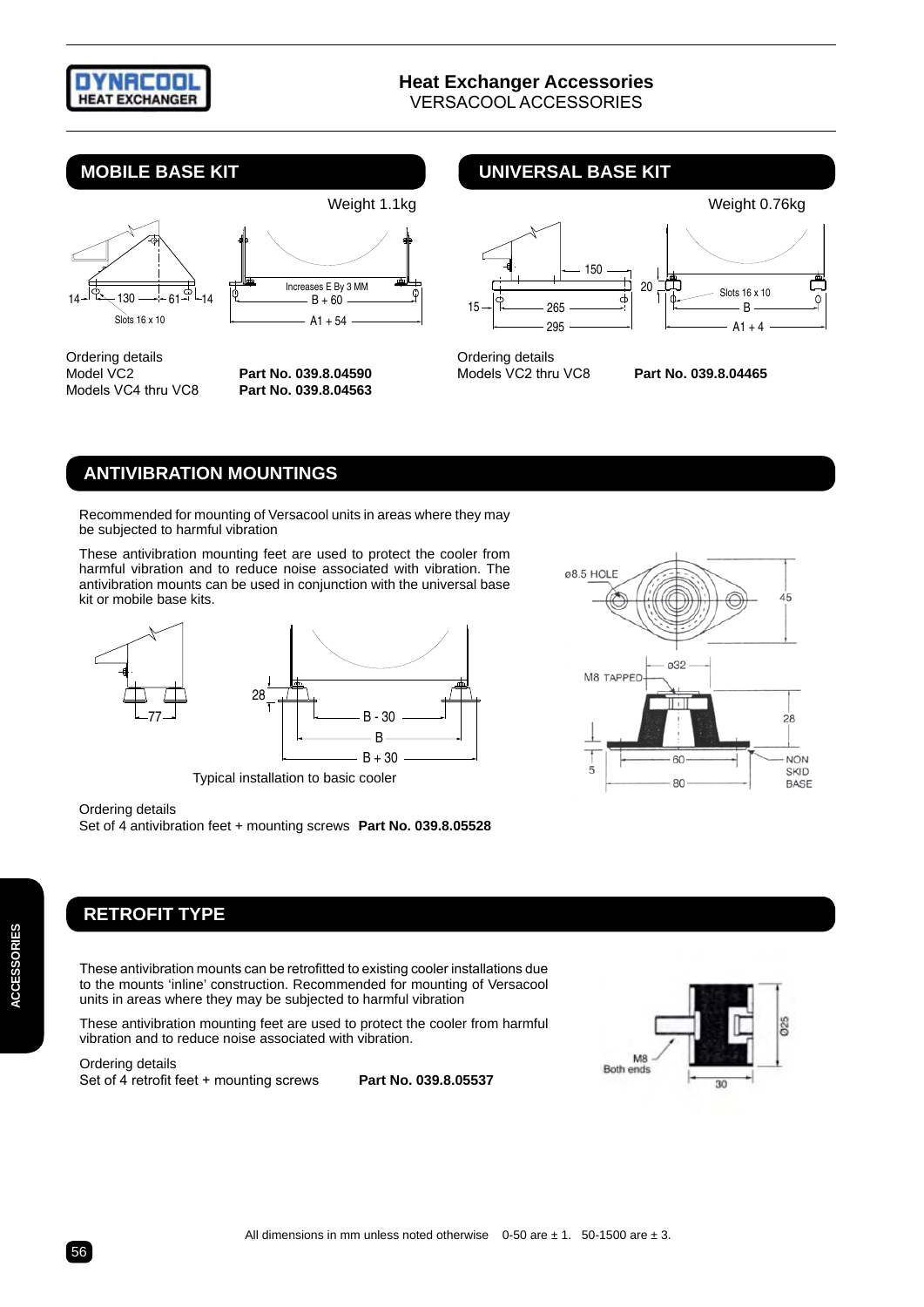





This thermal bypass valve is ideally suited for hydrostatic drive circuits which require fast warm-up, controlled fluid temperature, and low return line back pressure. **8.** Minimum Operating Temperature: -30°F (-34°C) that employs an oil cooler, this device will modulate fluid **10.** Maximum Flow Rating: 60 gpm (227 I/m) the cooler, or bypassing directly to the reservoir. In addition, a built-in pressure relief function automatically relieves excess pressure to the reservoir should the cooler become restricted and resultant pressure drop become too high for the cooler circuit.

# **Heat Exchanger Accessories**

THERMAL BYPASS ASSEMBLY

### **FEATURES:**

**1.** Operating Characteristics:

A. Mode #1: At temperatures below the shift temperature oil flows from inlet to tank port.

B. Mode #2: At temperatures between the start of shift & full shift the flow from the inlet port is divided between the cooler & tank ports.

C. Mode #3: At temperatures above the full shift temperature inlet flow is through cooler port.

D. Mode #4: At temperatures above the full shift temperature the excess pressure is relieved through the tank port.

- **2.** Standard Shift Temperatures: 100°F(38°C). 120°F (49°C) 140°F (60°C) and 160°F (71 °C)
- **3.** Full Shift (Cooler Port Open) Temperature: Shift temp plus 25°F (14°C)
- **4.** Relief valve setting: 65 psi (4.5 bar). Consult factory for other settings.
- **5.** Maximum Operating Pressure: 250 psi (17 bar)
- **6.** Proof Pressure: 300 psi (21 bar)
- **7.** Minimum Burst Pressure:
	- A. Up to the full shift temperature: 325 psi (22 bar)
- B. Above the full shift temperature: 600 psi (41 bar)
- 
- When installed in the return line of a hydraulic circuit **9.** Maximum Operating Temperature: Shift temperature plus 75°F (42°C)
	-
- temperature by either shifting return line flow through **11.** Leakage @ 250 psi (17 Bar) and 60 gpm (227 l/min) Inlet Flow: A. Cooler Port:
	- 1. 0.5 gpm (2 I/m) maximum up to 5°F (3°C) before shift temp.
	- 2. 1.0 gpm (4 I/m) maximum from 5°F (3°C) before shift to shift.

16 12 ខ្ល<br>ខ្លួ <sub>8</sub> 4

PSID

- B. Tank Port: 0.10 gpm (0.4 I/m) maximum
- **12.** Operating Fluid: Mineral base hydraulic fluids
- **13.** Construction: Aluminium die-cast housing.

## **DIMENSIONS - Thermal Bypass PRESSURE DROP**









0 10 20 30 40 50 60 FLOW - GPM

INLET PORT OVER INTEGRAL RELIEF VALVE @ 77C (170F) (78 SUS)

Based on Mobile DTE 26 oil

Note: Pressure drop shown is added to relief valve crack pressure for total pressure drop.

0 10 20 30 40 50 60

FLOW - GPM

## **Mode examples**



NOTE: If the temperature drops below 63°C the valve will shift back to modes 2 or 1

Pressure Drop (Mobile DTE 26 Oil)

### **Ordering Information**

**Part No** Shift temperature **Part No** Shift temperature<br>**65/65654** 38°C (100°F) 65/65656 60°C (140°F) **65/65654** 38°C (100°F) **65/65656** 60°C (140°F) **65/65655** 49°C (120°F) **65/65657** 71°C (160°F)

 $\frac{1}{57}$  SM directions in this direct below one wise  $\frac{6}{57}$  of arc  $\pm$  1. Section arc  $\pm$  5. All dimensions in mm unless noted otherwise  $0-50$  are  $\pm 1$ . 50-1500 are  $\pm 3$ .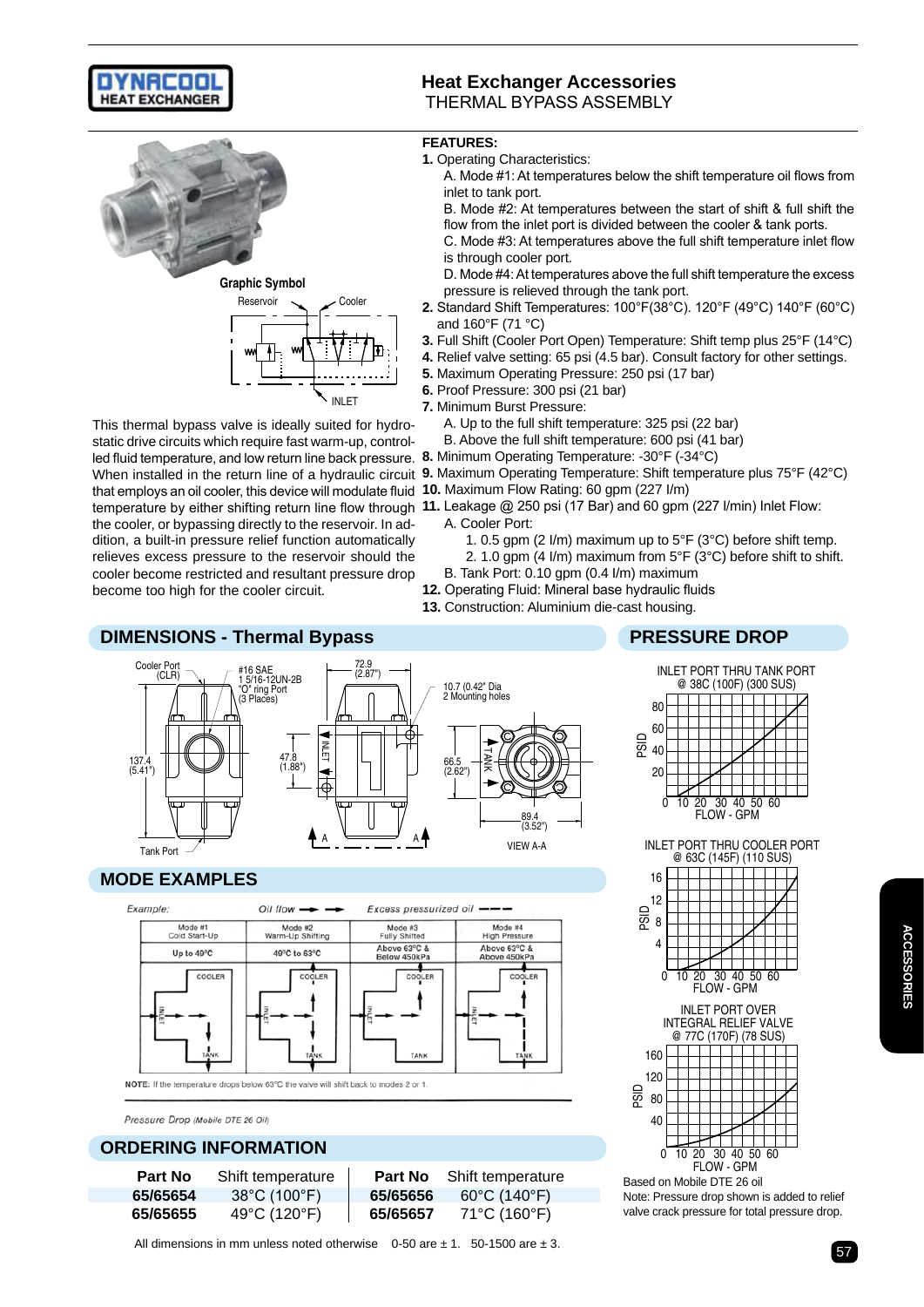

# **Heat Exchanger Accessories** MODULATING WATER VALVES AND BULB WELLS

- No external power source required.
- Opening point setting is simply adjusted by rotating screw on top of valve housing.
- Turning the valve clockwise will decrease the opening temperature.
- Turning the shaft counter clockwise will increase the opening temperature.
- Valves must be adjusted correctly after installation and whilst equipment is operating under normal conditions. Factory does not preset these valves.
- Opening point is adjustable within standard range shown, other ranges also available.
- Closing point is 2-3 degrees below opening point. Differential temp is not adjustable.
- Maximum recommended working pressure is 150 PSI (10 BAR).
- Not suitable for use in saltwater service.
- Bulb well recommended & available upon request as optional extra.

**APPLICATION:** These water modulating valves regulate the flow of water to the heat exchanger.

 The valve opens when the temperature increases at the sensing bulb. Cooling rate is automatically varied to allow optimum oil temperature to be maintained. Water is conserved by reducing / stopping flow when minimal or no cooling is required

## **SPECIFICATIONS**



| <b>Part Number</b><br>includes<br>Valve & Sensor | Pipe<br>size#<br>(NPT) | Opening point<br>temp. range*<br>Min-Max $(^{\circ}C)$ | Max.<br>temp.<br>limit $(^{\circ}C)$ | <b>Flow</b><br>Max.<br>(L/m) | <b>Bulb</b><br>size<br>$L \times$ dia (mm) | Weight<br>approx.<br>(Kg) | Sensing<br><b>Bulb</b><br><b>Number</b> |
|--------------------------------------------------|------------------------|--------------------------------------------------------|--------------------------------------|------------------------------|--------------------------------------------|---------------------------|-----------------------------------------|
| 65/65293                                         | 1/2"                   | 46 - 71                                                | 93                                   | 95                           | 83x17.5                                    | 2.0                       | 65/65293S                               |
| 65/65127                                         | 3/4"                   | $46 - 71$                                              | 93                                   | 150                          | 83x17.5                                    | 2.7                       | 65/65293S                               |
| 65/65128                                         | 1"                     | 46 - 71                                                | 93                                   | 200                          | 153x17.5                                   | 4.6                       | 65/65128S                               |
| 65/65146                                         | 1 $1/4"$               | $46 - 71$                                              | 93                                   | 280                          | 153x17.5                                   | 5.5                       | 65/65128S                               |

Recommended bulb well part number is 65/65141 for all above valves.

A slightly shorter length pocket is available for the 83mm long bulbs, part number is 65/65140.

Factory recommends the longer bulb well to provide additional protection.

# See form DC 107 for larger size valves.

\* Lower opening point range available if necessary (24 - 57 deg C). Valve is fully open 20°C above opening point.



### **ORIFICE PLUG.**

All valves are supplied with a drilled & tapped female by-pass hole inside the regulator body. A solid plug is installed in this hole for 100% shut off. Each valve is also supplied with a drilled orifice plug, packed in a envelope for field installation, if continuous minimum flow is required. The 1/2" & 3/4" valves use a plug with a 1.6mm orifice diameter, the 1' & 1 1/4" valves have a plug with a 2.4mm diameter.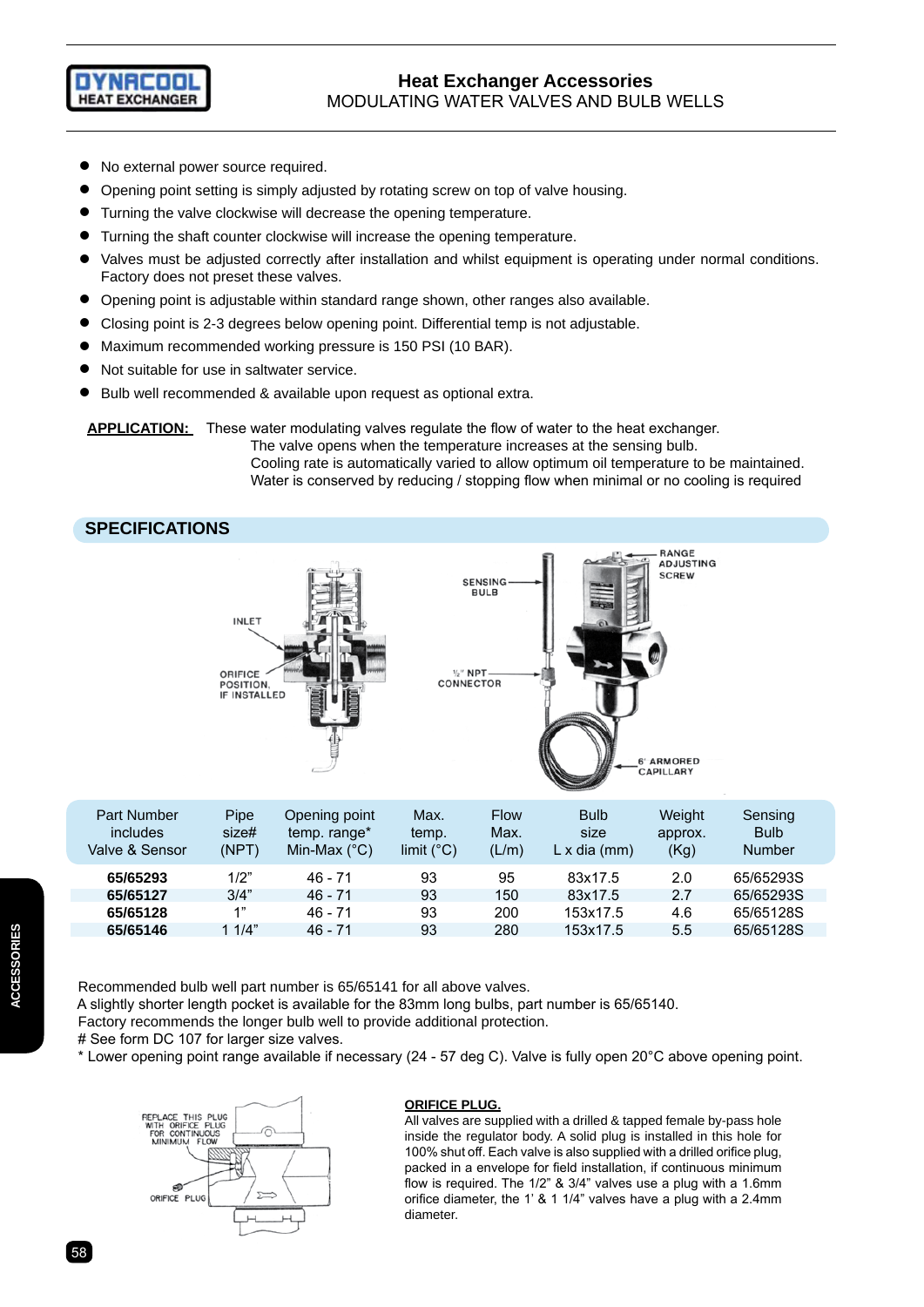

# **Heat Exchanger Accessories** MODULATING WATER VALVES AND BULB WELLS



All dimensions in millimetres. Tolerance +/- 0.5 mm